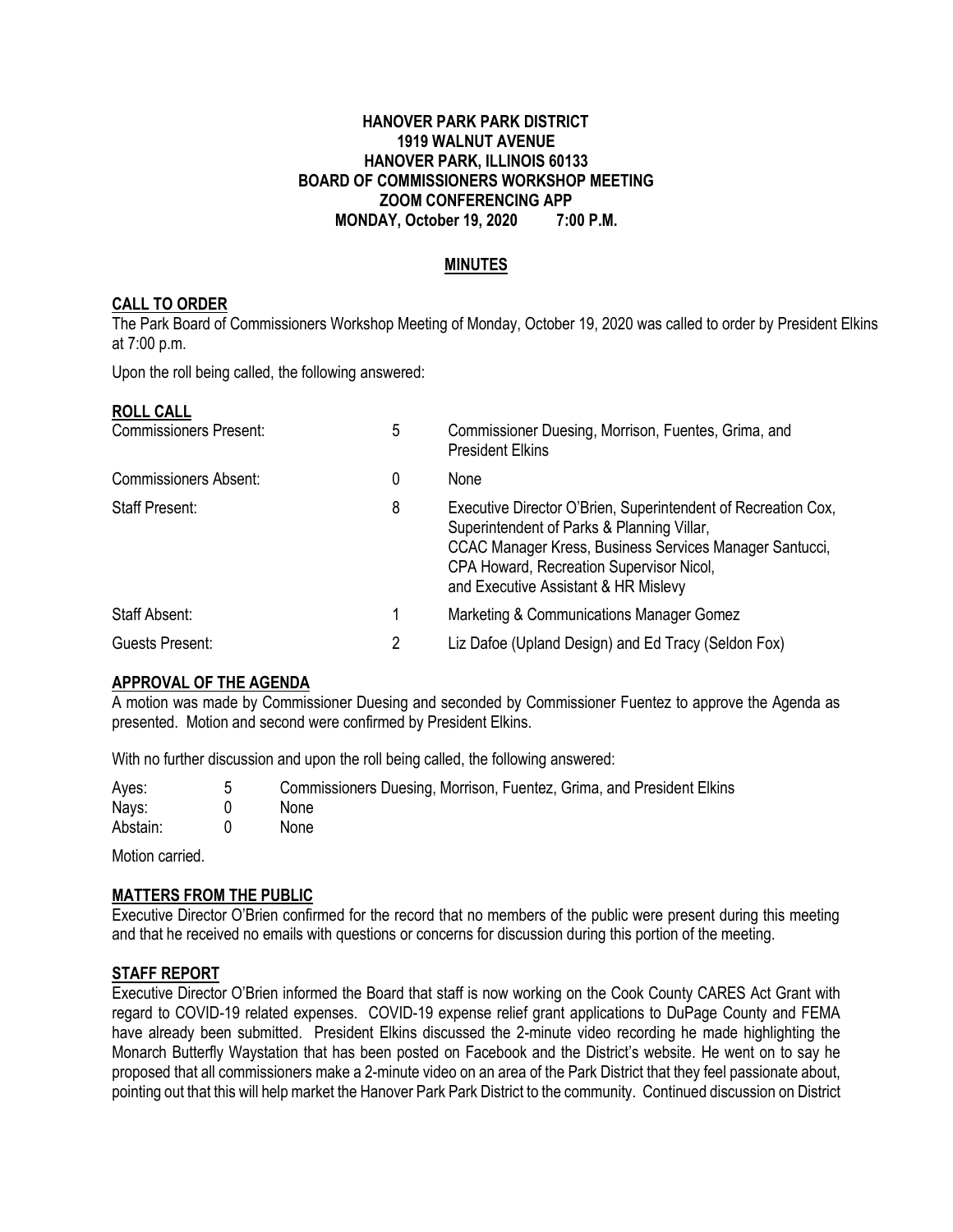marketing led to the consensus that staff decide what programs to create video content for and they will reach out to the Board to see who may be interested in getting involved.

# **LEGISLATIVE UPDATE**

Executive Director O'Brien provided an overview on 2 legislative topics, the General Election Day Holiday and tax levy for 2020, which will be discussed in further detail under the Finance/Administration portion of the meeting.

## **FINANCE / ADMINISTRATION**

## **A. Annual Financial Report for 2019-2020 – Ed Tracy, Seldon Fox**

Ed Tracy from Seldon Fox presented to the Board the Annual Financial Report for fiscal year 2019-2020. He gave an overview of the structure of the audit and went on to discuss the 2 sets of financial reports, Government-wide and fund financial statements. Government-wide statements showed an increase in revenue from last year, an increase in capital fund, and a loss in pension liability from last year, with an overall loss of \$160,000. He summarized the fund statement by reporting the General and Rec funds had positive revenue and CCAC had negative revenue, adding that a Board-approved transfer of funds into CCAC resulted in a positive end-of-year revenue for all funds at the end of the fiscal year. Regarding expenses, the District as a whole managed to come in under budget. Finally, President Elkins and Ed Tracy had an in-depth discussion on depreciation in respect to government agencies.

## **B. Community Park OSLAD Grant Application Presentation – Liz Dafoe, Upland Design**

Liz Dafoe from Upland Design shared a screen presentation of information collected from a Community Park renovations project public meeting. She discussed the processes of community involvement and a program master plan for the District's pursuit of the OSLAD Grant to fund renovations to Community Park resulting from that public meeting. Two renovation concepts have been vetted by District staff and were presented at the Community Park public meeting. Liz Dafoe went over each plan in detail and highlighted similarities/differences, as well as community responses to these concepts.

### **C. Review Statement of Cash Receipts & Disbursements & related revenue/projection reports (May 1, 2020 through September 30, 2020)**

Manager Santucci reported to the Board that the District is now 5 months into the fiscal year and has received about 95% of tax revenue from DuPage County. Tax revenues for Cook County are expected to come in later in the fiscal year. She reported that the Corporate fund and the Rec fund are running a surplus, with CCAC showing a small deficit. Both the Rec Department and CCAC are keeping expenses below budget. Manager Santucci also reported to the Board that the state has recalled the DCEO Grant monies that were awarded in 2012 and not used. Executive Director O'Brien reminded the Board that these returned monies were received from grants that were obtained, but not fully funded, and a grant application that was eventually denied due to being too specific in scope. He stated that this is occurring to other park districts in Illinois as well.

## **D. Capital Projects Renovations Update**.

Manager Santucci provided the Board with renovations update spreadsheets grouped both by location and priority. She stated the spreadsheets would be updated monthly with actual expenses added as they come in. Executive Director O'Brien provided the Board with information on where the Community Park OSLAD Grant application fits into the Capitol Plan, year 2. Superintendent Cox reported that the next project for Ahlstrand Fieldhouse would be the flooring. CCAC Manager Kress reported that the CCAC front desk renovations were complete. Superintendent Villar reported that the Administration Office front desk renovations are now complete.

## **E. Monthly Progress Report on Executive Director Initiatives**

Executive Director O'Brien presented two different reverse review templates for their review and also provided the Board a timeline for implementing and expanding the District's performance appraisal program.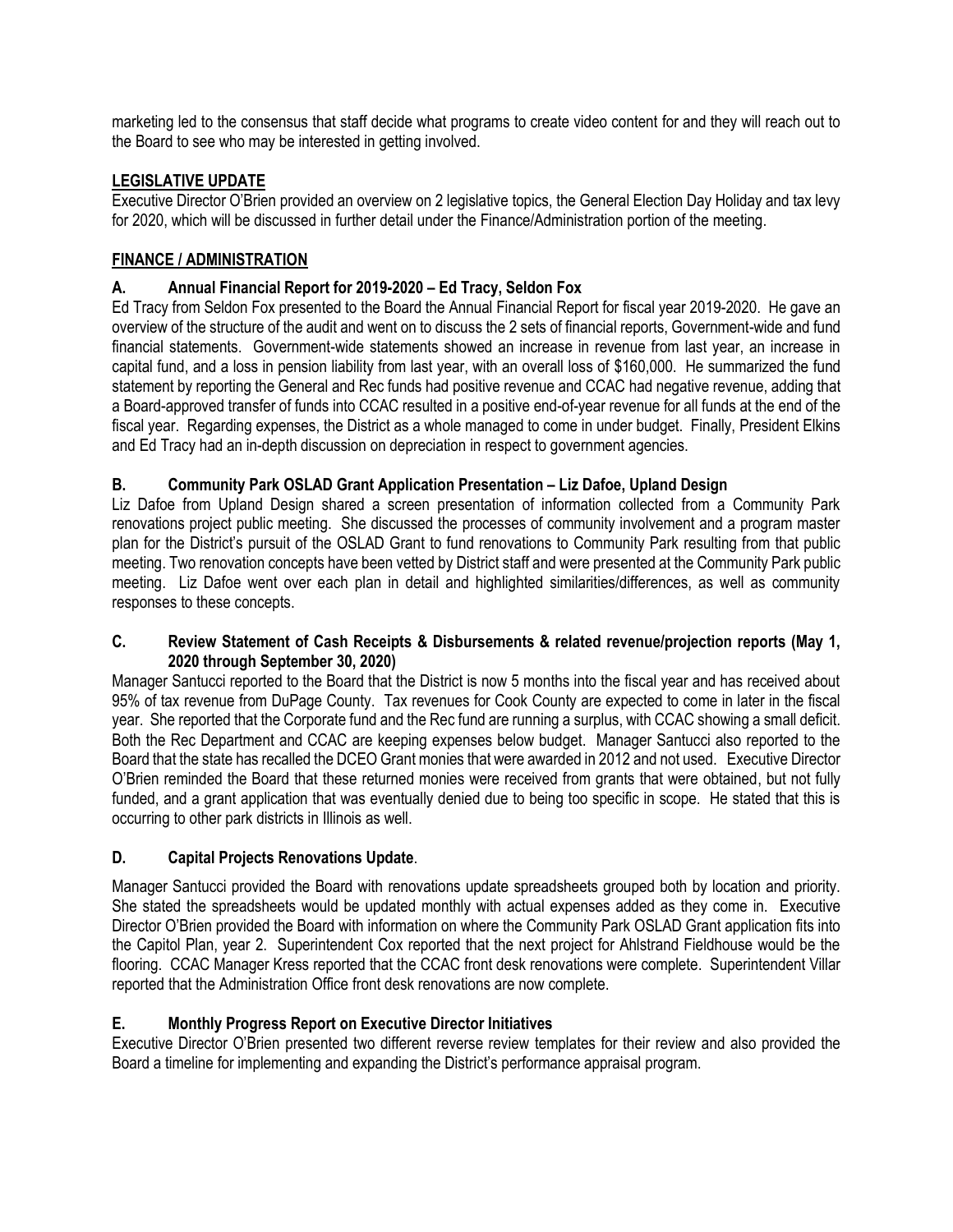## **F. Review IAPD Credentials Certification/Resolution/Recommendations Designating Delegates to the IAPD Annual Meeting**

Executive Director O'Brien reminded the Board that the IAPD Credentials Certification is an annual approval item. He informed the Board that the state conference and annual business meeting would be a virtual event. President Elkins offered to step aside as a delegate and Executive Director O'Brien offered to be a delegate if no one else was interested.

### **G. Review Planning Packet for General Obligation Limited Tax Park Bonds Series 2020B and Taxable General Obligation Limited Tax Park Bonds Series2020C ("Rollover Bonds")**

Executive Director O'Brien explained to the Board how the annual rollover bond will be split into 2 series, with the 2020C series being taxable. He added that a representative from Speer Financial and CPA Howard would be at the October Regular Board meeting with further information on the bid opening.

## **H. Review Intergovernmental and Subrecipient Agreement for Coronavirus Relief Funds with Cook County**

Executive Director O'Brien provided an overview of the agreement, stating it is similar to the agreement with DuPage County, with a maximum benefit of \$5,000 for COVID-19 related expenses.

# **I. Discuss General Election Day Holiday (November 3, 2020)**

Executive Assistant & HR Mislevy provided the Board with an overview of the current legal interpretation of the General Election Day Holiday. She stated that the District's Administration Team was currently discussing the logistics of providing a safe environment for voters, as well as any participants/patrons and staff who are in the building that day. An update will be provided to the Board at the October Regular Board meeting when staff expects to have further legal interpretation and a detailed operations/safety plan.Commissioner Grima asked the District to consider adding election days as staff holidays in the future.

# **J. Board Committee Discussion**

President Elkins provided detailed information on new processes for committee meetings and how they would support District and Board operations by performing the preliminary research on discussion items, then present their recommendation during the Workshop Meeting. He further explained what it means to be an ex-officio committee member and examples of what that would be like, such as how the Board President would be an ex-officio member of every Board Committee. The Board further discussed committee processes in relation to communication regarding progress on District projects.

# **RECREATION**

# **A. Summer Camp Report 2020 – Rec Supervisor Nicol**

Recreation Supervisor Nicol shared a presentation of the Summer Camp Report through zoom. She detailed major changes that were made in response to the COVID-19 pandemic such as offering a Camp-in-a Box virtual camp option and what was included in that program. She also reported on how the in-person Summer Kid's Camp was operated following all applicable DCEO guidelines.

# **B. Review Ahlstrand Fieldhouse Flooring Project Bid Tabulation, Staff Recommendation, & Agreement**

Superintendent Cox reported to the Board that 5 quotes were received. Staff recommended the lowest bidder, who comes highly recommended. The project should cost approximately \$37,000 and will begin in November.

# **PARKS**

**A. Review Park Inspections** No discussion.